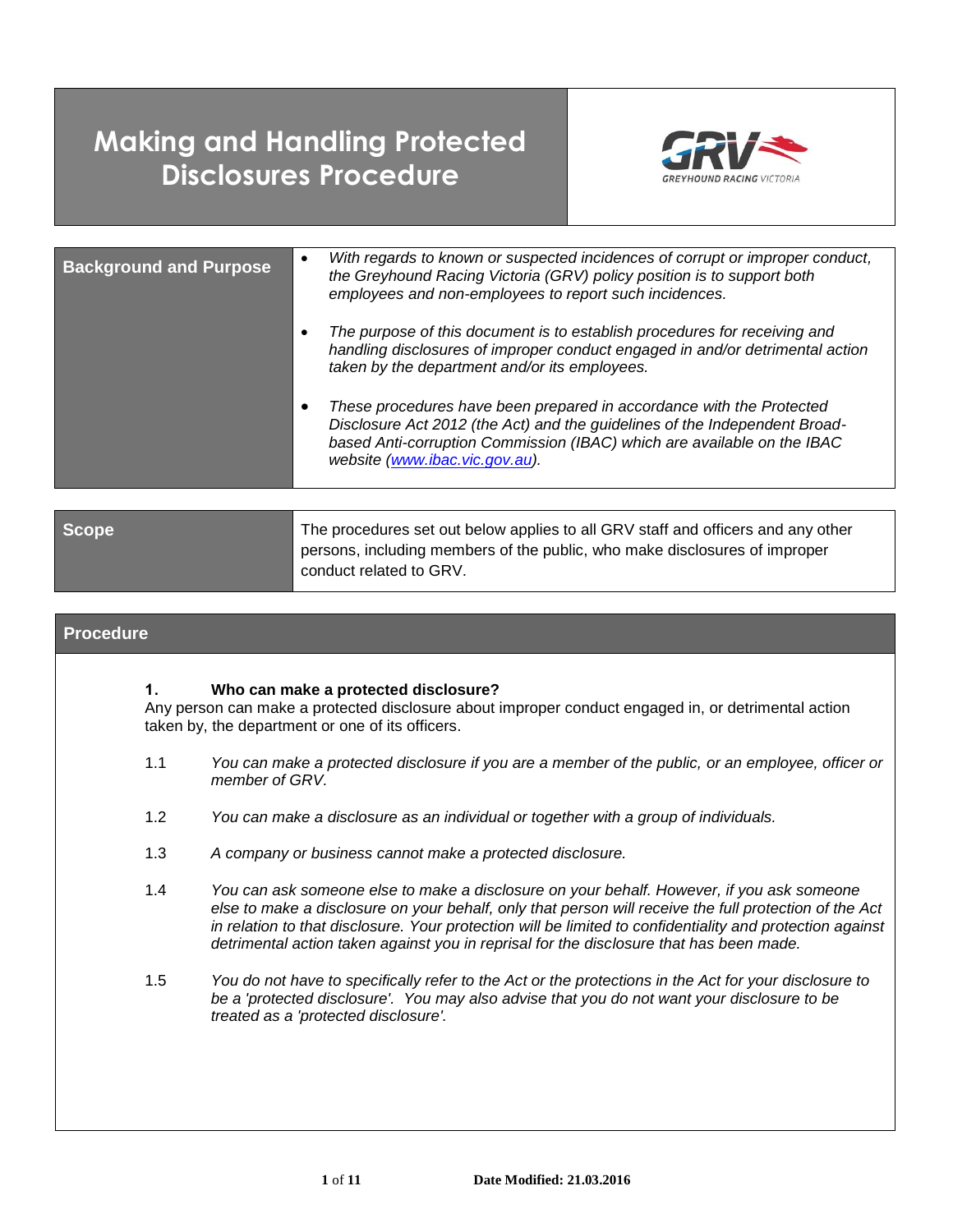## <span id="page-1-0"></span>**2. How do I make a protected disclosure?**

- 2.1 *You may make a protected disclosure:*
	- (a) in person
	- (b) by phone
	- (c) by leaving a voicemail message
	- (d) in writing by post, personal delivery or email
	- (e) by any other form of electronic communication, and/or
	- (f) anonymously.
- 2.2 *You may not make a protected disclosure by fax.*
- 2.3 *A protected disclosure must be made in private so it is important that only the person to whom you are making the disclosure to can hear or receive your disclosure. For example, if you make your disclosure by email, your disclosure should be sent to the email address of the person to whom you are making the disclosure to, rather than a group email. You are not precluded from making a joint disclosure with a group of individuals at the same time.*
- 2.4 *If you are making your disclosure verbally, the person receiving your disclosure may take notes of your discussion. The person receiving your disclosure may also want to record the conversation, but will only do so with your permission.*
- 2.5 *You do not have to identify yourself when making a disclosure. However, if your disclosure is anonymous, this may affect how the disclosure is investigated and you will not be notified of the outcome of any investigation.*
- 2.6 *If you cannot be identified from the disclosure, the disclosure will be treated as an anonymous disclosure.*

## <span id="page-1-1"></span>**3. What can I make a protected disclosure about?**

3.1 *You may make a protected disclosure about information that shows or tends to show, or that you believe on reasonable grounds shows or tends to show, that a person, public officer or public body is engaging in, or proposing to engage in, 'improper conduct' and/or 'detrimental action'.*

## **Public officer and public body**

- 3.2 *The conduct you are disclosing must be in the performance of a person or body's function as a public officer or public body. In other words, there must be a link between the alleged improper conduct and/or detrimental action and the person or body's functions as a public officer or public body.*
- 3.3 *Public bodies or public officers include Greyhound Racing Victoria and its management and staff.*
- 3.4 *For a full definition of 'public body' and 'public officer' see Schedule 1 of these procedures.*

## *Improper conduct and detrimental action*

- 3.5 *The conduct you are disclosing must be improper conduct and/or detrimental action.*
- 3.6 *The definitions of improper conduct and detrimental action are explained in the diagram below.*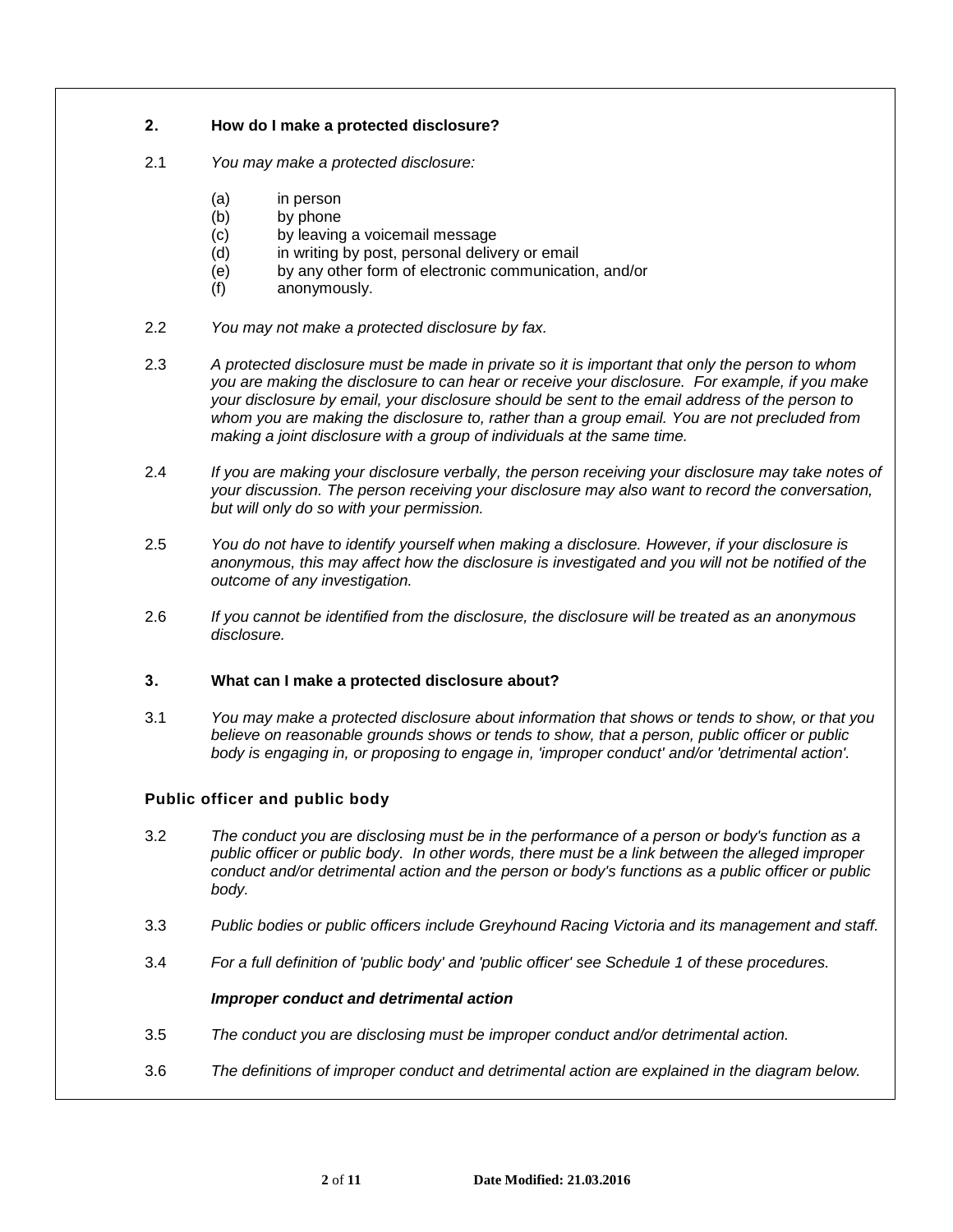## **'Improper conduct' is defined as:**

## **'CORRUPT CONDUCT' or 'SPECIFIED CONDUCT'**

## **Corrupt conduct is:**

## Conduct that:

- adversely affects the honest performance of functions by a public officer or public body;
- involves the dishonest performance of functions by a public officer or public body;
- involves a breach of public trust;
- involves a misuse of information acquired in the performance of functions as a public officer or public body; or
- involves a conspiracy or an attempt to engage in any of the above conduct

#### AND

- would constitute:
	- o an indictable offence;
	- o an attempt to pervert the course of justice;
	- o bribery of a public official; or
	- o perverting the course of justice.

## **Specified conduct is:**

Corrupt conduct that would not constitute an indictable offence, but would constitute either a criminal offence or reasonable grounds for dismissing or terminating the services of the officer engaged in the conduct

OR

Conduct that:

- involves a substantial mismanagement of public resources;
- involves a substantial risk to public health and safety; or
- involves a substantial risk to the environment

#### AND

 would constitute a criminal offence, or reasonable grounds for dismissing or terminating the services of the officer engaged in the conduct, an attempt to pervert the course of justice, bribery of a public official or perverting the course of justice.

## **'Detrimental conduct' is defined as:**

Action taken against a person who has made a protected disclosure which:

- causes injury, loss or damage;
- intimidation or harassment; or
- discrimination, disadvantage or adverse treatment in relation to a person's employment, career, profession, trade or business (including disciplinary action).

#### **Detrimental action is not:**

 legitimate management action where there are good and sufficient grounds that would justify the action against any other person in the same circumstances.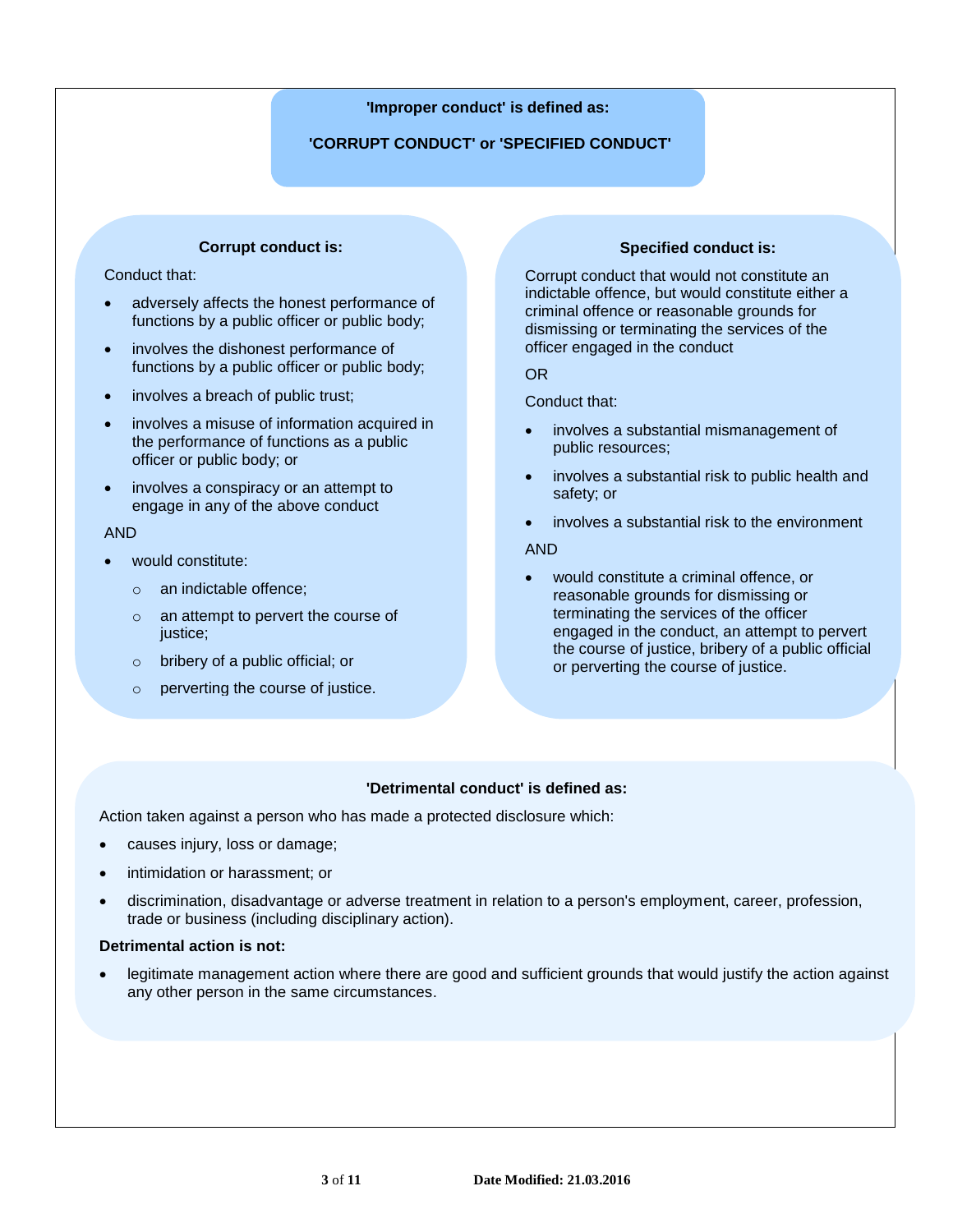#### **Examples of improper conduct**

- 1. A GRV employee takes a bribe or receives a payment other than his or her wages in exchange for the discharge of a public duty.
- 2. A GRV employee sells confidential information.
- 3. A GRV employee favours unmeritorious applications for jobs or permits by friends and relatives.

#### **Examples of detrimental action**

- 1. GRV demotes transfers, isolates in the workplace or changes the duties of a person who has made a disclosure due to the making of a disclosure.
- 2. A person threatens, abuses or carries out other forms of harassment directly or indirectly against the person who makes a disclosure and his or her family or friends.
- 3. GRV discriminates against the person who makes a disclosure or his or her family and associates in subsequent applications for jobs, permits or tenders.

#### **'Reasonable grounds'**

- 3.7 *Your belief that improper conduct or detrimental action has occurred, is occurring, or will occur does not have to be based on actual proof. It is enough if you believe (as opposed to know) that improper conduct or detrimental action has occurred, is occurring or will occur.However, you must have reasonable grounds for your belief.*
- 3.8 *A mere suspicion, allegation or conclusion that is unsupported by further information, facts or circumstances will not be protected by the Act. For example, it is not enough to say 'I know X is corrupt'. You must have information that would lead a reasonable person to believe that the information shows, or tends to show, improper conduct or detrimental action.*

#### <span id="page-3-0"></span>**4. Who do I make my protected disclosure to?**

- 4.1 *Who you can make your protected disclosure to depends on the person or body your disclosure is about as only certain persons and entities can receive protected disclosures.*
- 4.2 *If your disclosure is made to a person or entity that cannot receive your disclosure, your disclosure will not be a protected disclosure and you will not be protected under the Act.It is therefore important that you check that you are providing your disclosure to the right person or body. Disclosures should be made directly to IBAC, unless the disclosure is about IBAC or one of its officers.*

#### **Making a disclosure about GRV and / or its employees and staff**

*If you wish to make a disclosure about GRV or any of its appointed officers or staff, you are required to make your disclosure to the IBAC at the following details:*

> Level 1, North Tower 459 Collins Street Melbourne Vic 3000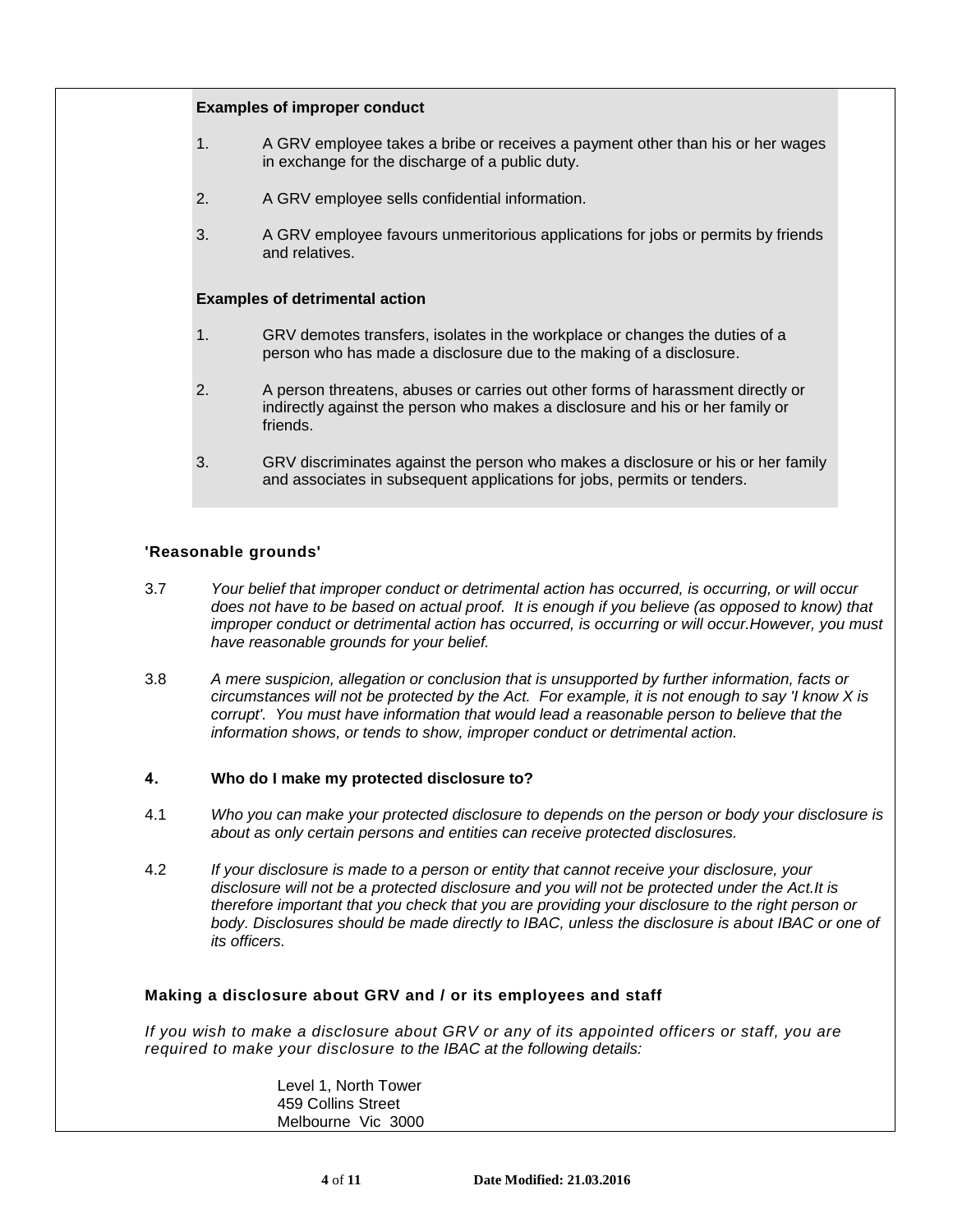GPO Box 24234 Melbourne VIC 3001

Telephone: 1300 735 135 Website: [www.ibac.vic.gov.au](http://www.ibac.vic.gov.au/)

## **Making a disclosure about the Freedom of Information Commissioner or the Privacy Commissioner**

- 4.3 *If you wish to make a protected disclosure about the Freedom of Information Commissioner or the Privacy Commissioner, you must make your disclosure to:*
	- (a) IBAC (details above), or
	- (b) The Victorian Ombudsman

Level 9, North Tower 459 Collins Street Melbourne Vic 3000

Telephone: (03) 9613 6222 / 1800 806 314 Email: [ombudvic@ombudsman.vic.gov.au](mailto:ombudvic@ombudsman.vic.gov.au) Website: [www.ombudsman.vic.gov.au](http://www.ombudsman.vic.gov.au/)

#### **5. What will happen after I make a disclosure?**

5.1 *Disclosures made to IBAC will be handled in accordance with IBAC's guidelines and processes.*

## **Receipt of disclosures**

#### **Assessment by IBAC**

- 5.2 *IBAC is responsible for identifying, investigating, exposing and preventing serious corrupt conduct across the whole of the Victorian public sector.*
- 5.3 *IBAC must assess within a reasonable time whether (in its view) your disclosure is a protected disclosure. It may seek additional information from you to make its decision.*
- 5.4 *If IBAC determines that your disclosure is a protected disclosure, it must decide to either:*
	- (a) dismiss your disclosure
	- (b) investigate your disclosure, or
	- (c) refer your disclosure to another body for investigation, such as Victoria Police, the Ombudsman or the Victorian WorkCover Authority.
- 5.5 *Regardless of whether IBAC determines your disclosure is a protected disclosure or not, you will still receive the protections under the Act. This includes protection from detrimental action taken in reprisal for you making the disclosure.*
- 5.6 *However, if IBAC determines that your disclosure is not a protected disclosure, the confidentiality requirements set out in Part [10](#page-7-0) of these procedures no longer apply in relation to your disclosure.*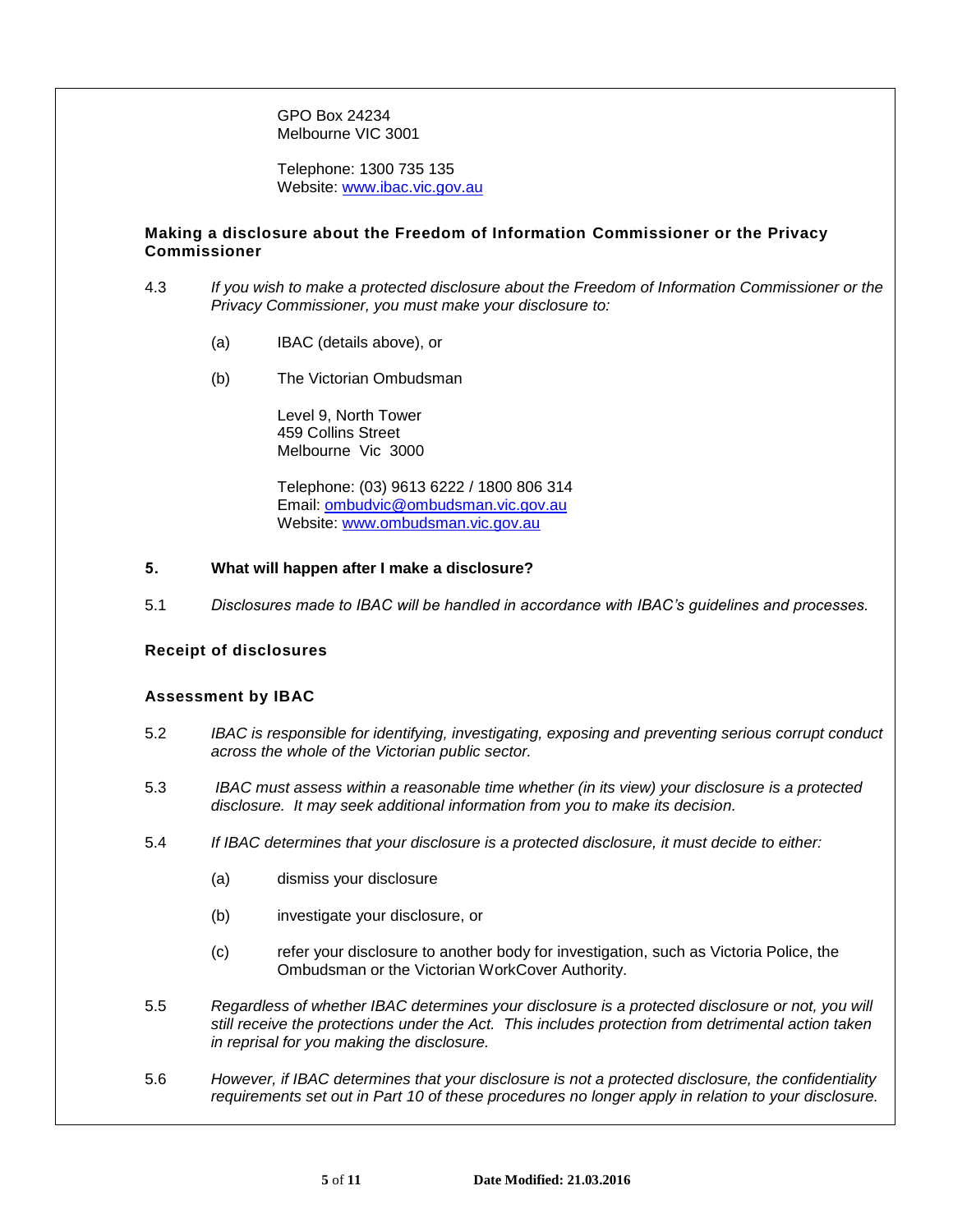## <span id="page-5-0"></span>**6. What protections will I receive?**

- 6.1 *The Act sets out the protections provided to persons who make a disclosure in accordance with the Act. These include:*
	- (a) immunity from civil or criminal liability as well as administrative action (including disciplinary action) for making the disclosure
	- (b) immunity from committing an offence under the *Constitution Act 1975* or any other Act that imposes obligations of confidentiality or otherwise restricts the disclosure of information
	- (c) immunity from breaching any other obligation (made by oath or rule of law or practice) requiring the maintenance of confidentiality or otherwise restricting the disclosure of information, and
	- (d) protection from an action for defamation.
- 6.2 *These protections apply to a disclosure from the time you make the disclosure and continue to*  apply even if the department determines the disclosure does not comply with the requirements of *the Act or IBAC determines that the disclosure is not a 'protected disclosure'.*
- 6.3 *The protections in the Act do not apply if you provide false or misleading information or claim that a matter is the subject of a protected disclosure knowing that claim to be false.*
- 6.4 *The protections will apply to further information relating to a protected disclosure that you provide to:*
	- (a) IBAC, or
	- (b) an investigating entity.
- 6.5 *In addition to these protections, GRV recognises that the welfare and protection from detrimental action of persons making genuine protected disclosures is essential for the effective implementation of the Act; and is relevant to the its obligation to create a safe working environment under the Occupational Health and Safety Act 2004, the Charter of Human Rights and Responsibilities Act 2006, the Public Administration Act 2004 (Vic) and the common law.*

## **7. Welfare Management**

- 7.1 *GRV will provide welfare support to a discloser or a witness in an investigation as the circumstances require.*
- 7.2 *GRV will also consider appointing a welfare manager when a person has made a protected disclosure or is cooperating, or intending to cooperate, with an investigation of a protected disclosure.*
- 7.3 *A welfare manager is responsible for:*
	- (a) examining the discloser and/or witness' immediate welfare and protection needs and, where that person is an employee, fostering a supportive work environment
	- (b) providing practical advice and support
	- (c) advising the discloser and/or witness of the protections available under the Act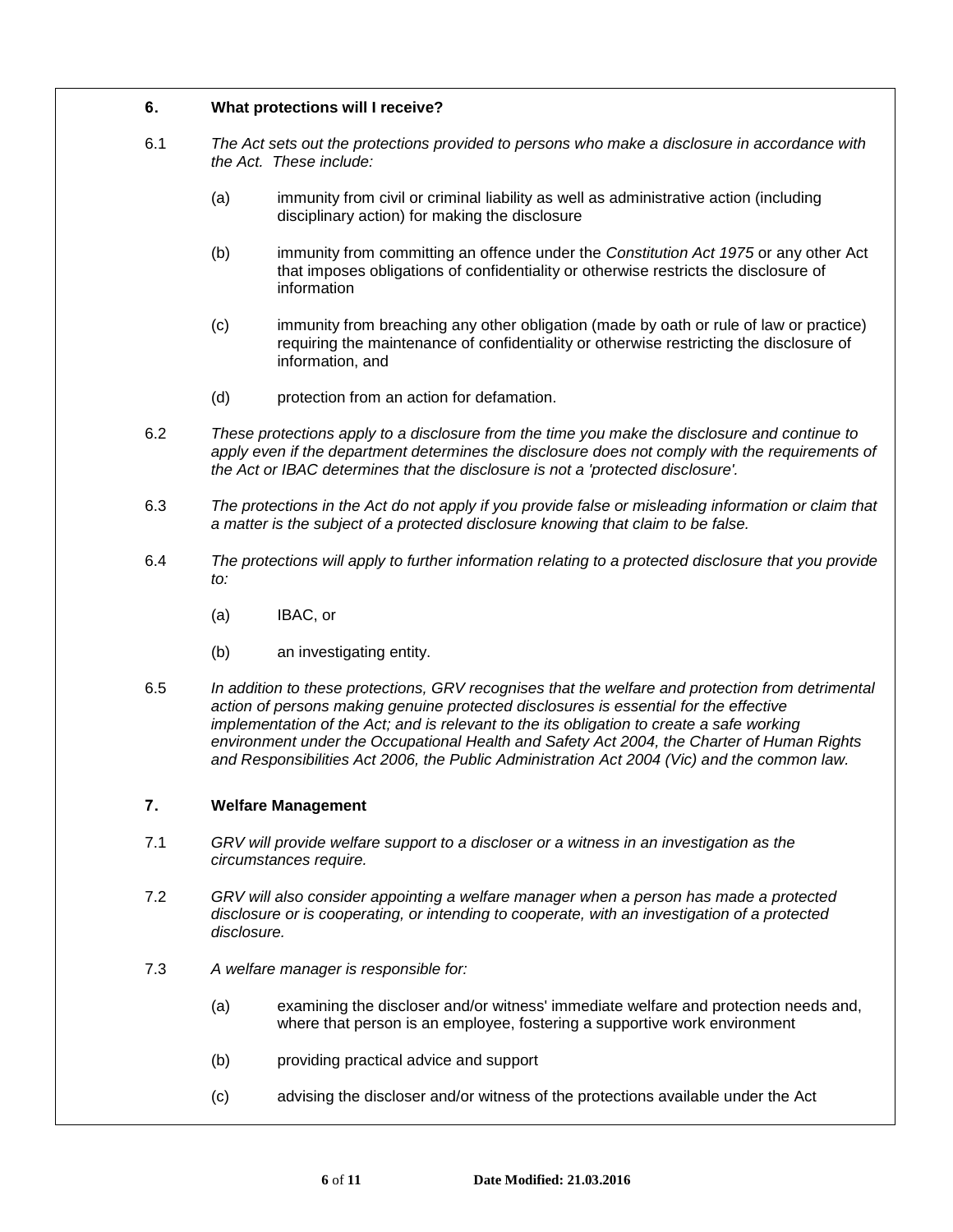- (d) receiving and responding to any disclosures of detrimental action in reprisal for making the disclosure (e.g. harassment, intimidation or victimisation)
- (e) ensuring that the discloser and/or witness' expectations of the process and outcomes are realistic
- (f) maintaining confidentiality, and
- (g) operating discreetly to protect the discloser and/or witness from being identified as being involved in a protected disclosure.
- 7.4 *GRV may appoint an internal person as welfare manager or engage a contractor to provide welfare services. We will also consider referring an employee to its Employee Assistance Program.*
- 7.5 *If a welfare manager is appointed to look after a discloser or witness, the welfare manager will only be required to provide reasonable support and should discuss the reasonable expectations with the person(s) they are supporting.*

## **8. Protection from detrimental action**

- 8.1 *GRV will take precautions to prevent its employees and agents from taking detrimental action in reprisal for a protected disclosure. This includes identifying, assessing, controlling and monitoring risks of reprisals faced by disclosers and witnesses.*
- 8.2 *The precautions taken by GRV will depend on individual circumstances and the disclosers and witnesses will, where possible, be consulted about any action that is taken.*
- 8.3 *If a person reports an incident of harassment, discrimination or adverse treatment that may*  amount to detrimental action, the person receiving the report (irrespective of their role) will record *details of the incident and advise the person of the protection they will receive under the Act (as set out in Part [6](#page-5-0) of these procedures).*
- 8.4 *A disclosure of detrimental action is itself a protected disclosure and will be referred to IBAC in accordance with these procedures.*
- 8.5 *Where the detrimental action is of a serious nature that is likely to amount to a criminal offence, the department may consider reporting the matter to the police If you have sustained injury, loss or damage as a result of detrimental action taken against you in reprisal for making a disclosure, the Act sets out remedies that are available to you. You may wish to obtain legal advice about this.*
- 8.6 *Whilst there are these protections, there are also responsibilities. You must not take detrimental action against another person in reprisal for a protected disclosure and, if you have been involved*  in the improper conduct or detrimental action which is the subject of your disclosure, you will still *be held liable for your own involvement. Making a disclosure does not provide you with immunity for your own wrongdoing.*
- 8.7 *You must not disclose the content, or information about the content, of a disclosure that has been notified to IBAC or information which is likely to lead to the identification of the person who made that disclosure unless permitted to by the Act. See Part 11 of these procedures for further information.*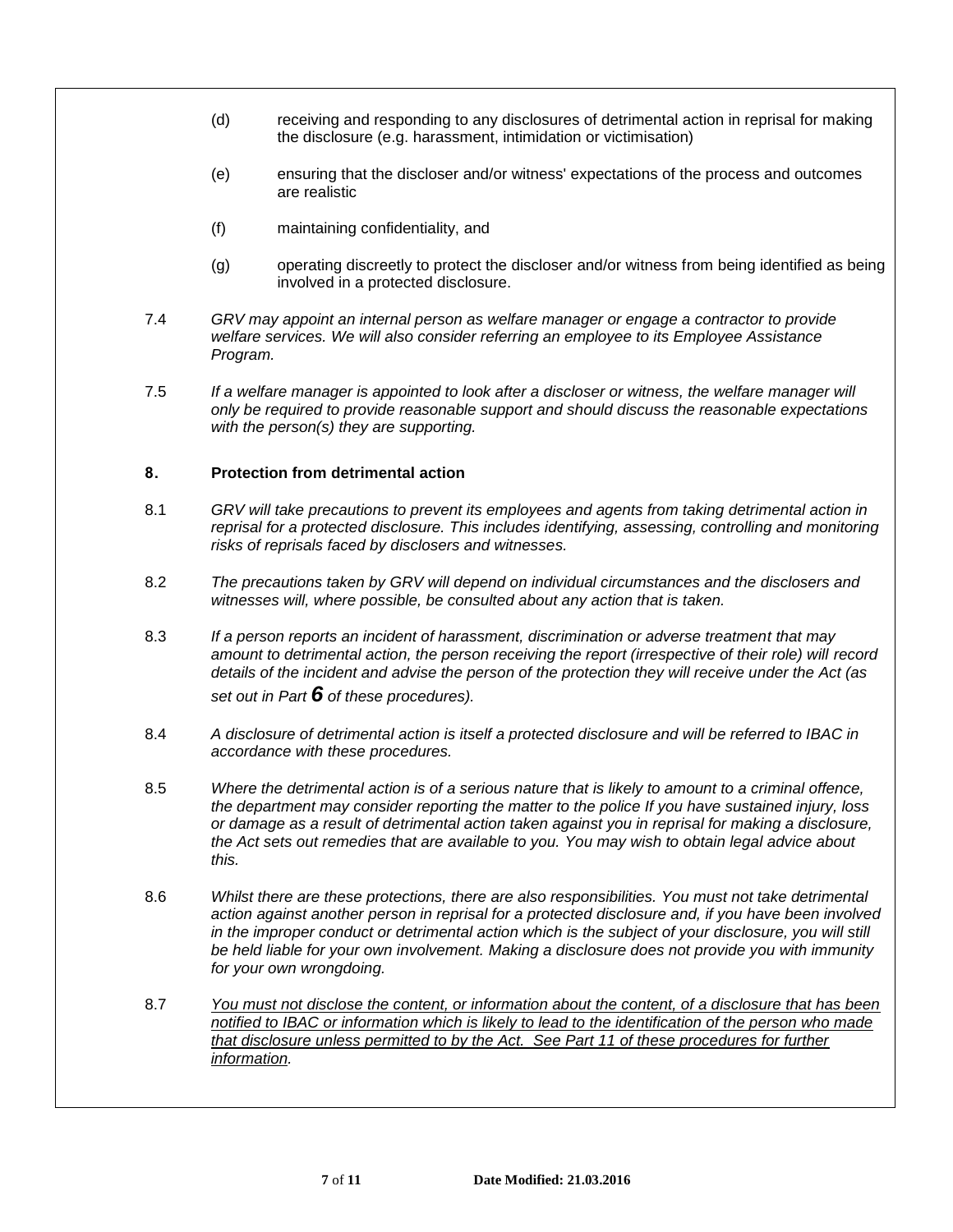## **9. What happens if a protected disclosure is made against me?**

- 9.1 *GRV recognises that employees against whom disclosures are made must also be supported during the handling and investigation of disclosures and will provide welfare support to you during the handling and investigation of a disclosure as the circumstances require.*
- 9.2 *GRV will only disclose information about the subject of a disclosure in accordance with the law, including this Act (and as explained in these procedures and its 'Protected Disclosure Management' procedures).*
- 9.3 *Where investigations do not substantiate disclosures, the fact that the investigation has been carried out, the results of the investigation and the identity of the person who is the subject of the disclosure will remain confidential.*

## <span id="page-7-0"></span>**10. Confidentiality**

- 10.1 *There are a number of confidentiality obligations which arise under the Act and other laws relating to the receipt and investigation of protected disclosures.*
- 10.2 *If you repeat your disclosure to someone other than as provided for in these procedures or permitted by the Act, you may lose the protections provided for in the Act. For example, if a disclosure is repeated to the media and the media reports on it, you may not be protected from defamation action. You may also breach your confidentiality obligations.*
- 10.3 *If you are considering disclosing information about your disclosure, you may wish to speak to IBAC and/or obtain legal advice first.*
- 10.4 *The Act prohibits the disclosure of information received in relation to a disclosure that has been notified to IBAC by GRV except in certain limited circumstances.*
- 10.5 *The circumstances in which a person may disclose information obtained about a protected disclosure that has been notified to IBAC or information which is likely to lead to the identification of the person who made that disclosure include:*
	- (a) in accordance with a direction or authorisation given by the investigating entity that is investigating the disclosure
	- (b) to the extent necessary for the purpose of taking lawful action in relation to the conduct that is the subject of the disclosure including disciplinary process or action
	- (c) the IBAC or the Victorian Inspectorate has determined that the disclosure is not a protected disclosure
	- (d) where necessary for the purpose of the exercise of functions under the Act
	- (e) by an investigating body where necessary for the purpose of the exercise of functions under the *Independent Broad-based Anti-corruption Commission Act 2011*
	- (f) for the purpose of a proceeding for an offence under a relevant Act or provision
	- (g) for the purpose of disciplinary process or action in respect of conduct that would constitute an offence
	- (h) for the purpose of obtaining legal advice or representation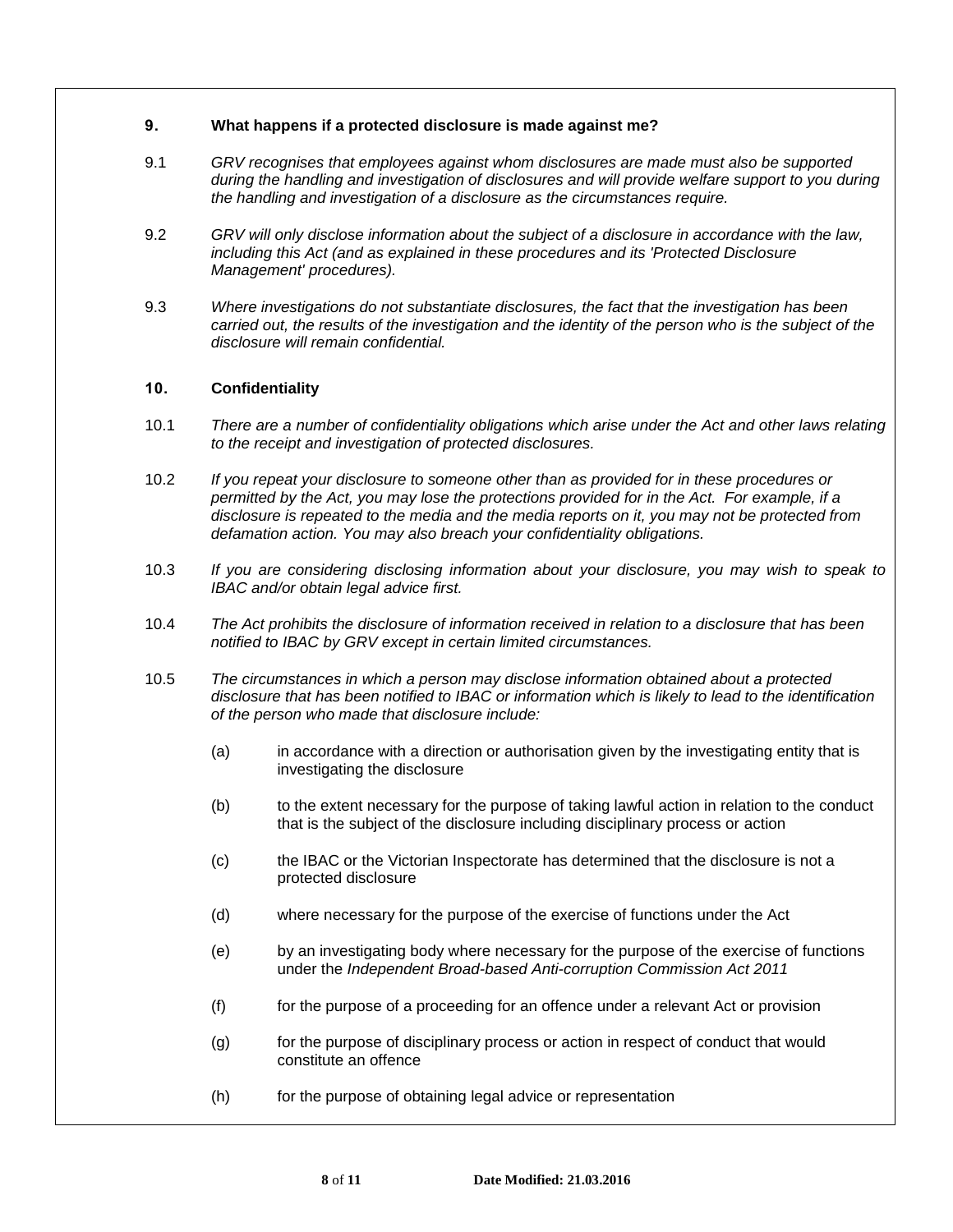- (i) to an interpreter, parent, guardian or independent person for the purpose of understanding the confidentiality obligations under the Act, and
- (j) an investigating body has published a report to Parliament or otherwise made public the content of the disclosure consistent with the confidentiality requirements of the Act.
- 10.6 *The Act also prohibits disclosing information that is likely to lead to your identification unless permitted to do so in accordance with the Act.*
- 10.7 *IBAC or the relevant investigating entity may disclose your identity and the content of your disclosure if it is necessary for the purposes of their investigative action. In that case, the public body or public officer to whom the information has been disclosed is bound by the same confidentiality requirements.*

## **11. Criminal offences**

- 11.1 *There are a number of offences set out in the Act relating to breaches of the requirements of the Act. The key offences to be aware of are:*
	- (a) it is an offence to take detrimental action against another person in reprisal for a protected disclosure
	- (b) it is an offence to disclose the content, or information about the content, of a disclosure that has been notified to IBAC by the department or information which is likely to lead to the identification of the person who made that disclosure unless permitted to by the Act
	- (c) it is an offence for any person to:
		- (i) provide false or misleading information, or further information that relates to a protected disclosure, that the person knows to be false or misleading in a material particular, intending that the information be acted on as a protected disclosure
		- (ii) claim that a matter is the subject of a protected disclosure knowing the claim to be false, and
		- (iii) falsely claim that a matter is the subject of a disclosure that IBAC has determined to be a protected disclosure complaint, and
	- (d) it is an offence for any person to:
		- (i) disclose that a disclosure has been notified to IBAC for assessment unless permitted to do so by the Act, and
		- (ii) disclose that a disclosure has been determined to be a protected disclosure complaint unless permitted to do so by the Act.

#### **12. Alternatives to making a 'protected disclosure'**

12.1 *These procedures are designed to complement usual methods of submitting complaints in relation to GRV and it employees.*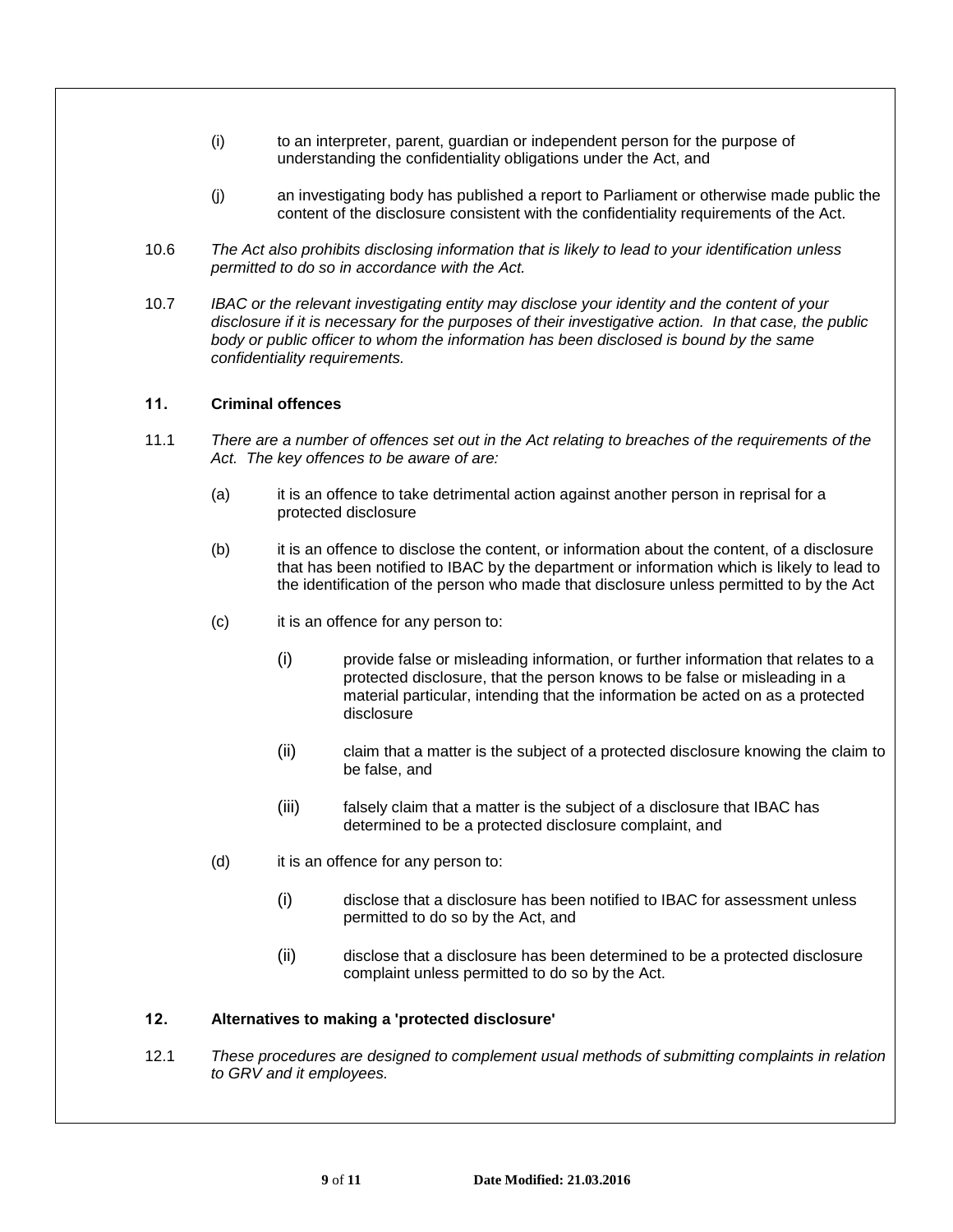12.2 *Members of the public are encouraged to use the feedback process on the GRV Website [\(http://www.grv.org.au/contact-us/\)](http://www.grv.org.au/contact-us/) to communicate complaints or concerns with the services provided by the GRV or its staff. GRV employees are encouraged to raise matters with their managers at any time.*

## **13. Review**

13.1 *These procedures are reviewed regularly to ensure they meet the objectives of the Act and accord with IBAC's guidelines.*

**Schedule 1 - Who can receive disclosures about GRV and its officers/employees**

| The subject of the disclosure                            | Who to make the disclosure to |
|----------------------------------------------------------|-------------------------------|
| GRV                                                      | <b>IBAC</b>                   |
| GRV Board and other appointees                           | <b>IBAC</b>                   |
| <b>GRV Employees</b>                                     | <b>IBAC</b>                   |
| Dept of Justice or other government department or agency | <b>IBAC</b>                   |
| <b>Chief Commissioner of Police</b>                      | <b>IBAC</b>                   |
| The Director of Public Prosecutions                      | <b>IBAC</b>                   |
| The Chief Crown Prosecutor                               | <b>IBAC</b>                   |
| The Solicitor-General                                    | <b>IBAC</b>                   |
| A judicial officer                                       | <b>IBAC</b>                   |
| A VCAT member                                            | <b>IBAC</b>                   |
| A judicial employee                                      | <b>IBAC</b>                   |
| Freedom of Information Commissioner                      | <b>IBAC or the Ombudsman</b>  |
| Privacy Commissioner                                     | <b>IBAC or the Ombudsman</b>  |